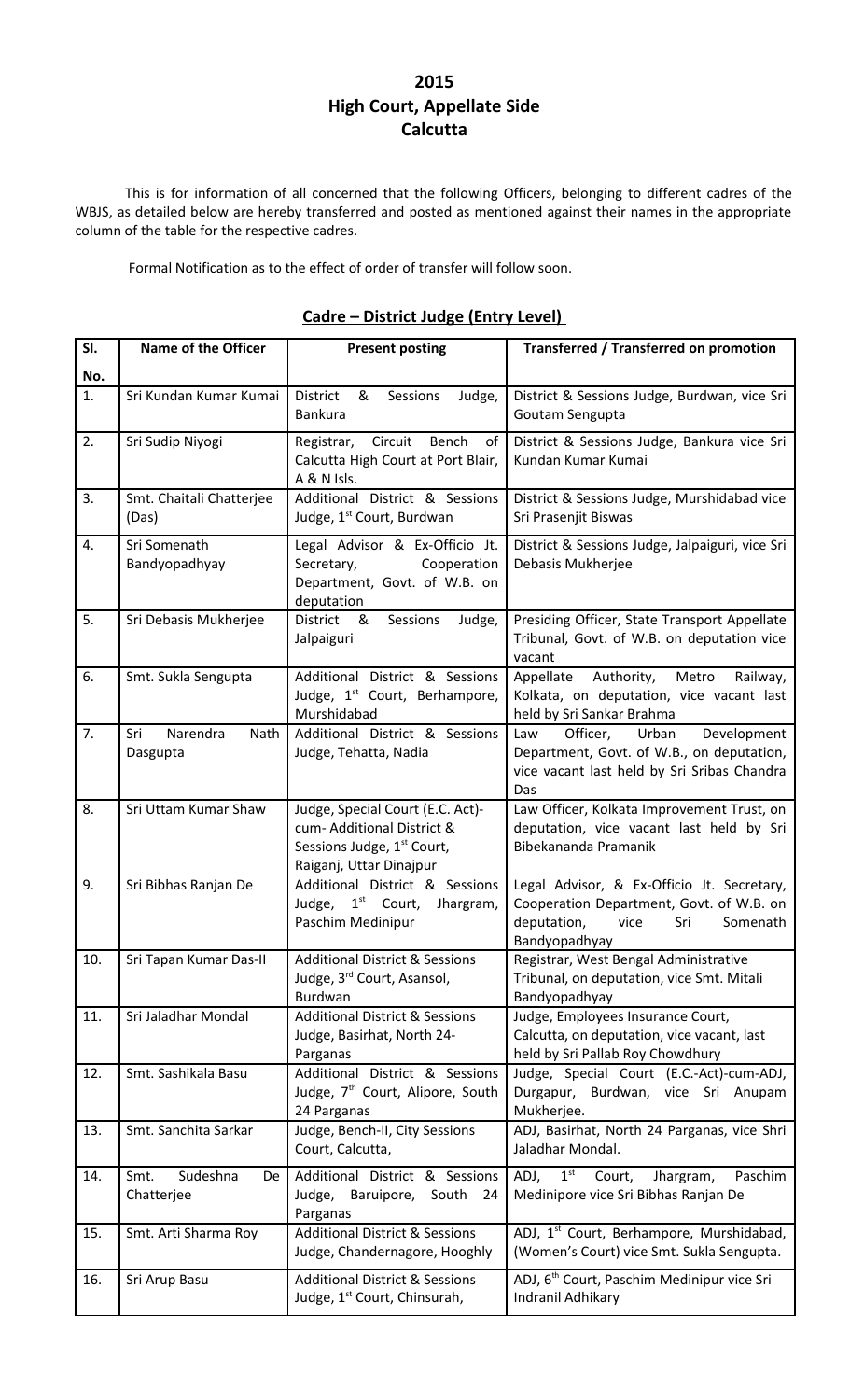|     |                                         | Hooghly,                                                                                            |                                                                                                                                        |
|-----|-----------------------------------------|-----------------------------------------------------------------------------------------------------|----------------------------------------------------------------------------------------------------------------------------------------|
| 17. | Sri Subhas Kumar Kar                    | <b>Additional District &amp; Sessions</b><br>Judge, 5 <sup>th</sup> Court, Burdwan,                 | ADJ, 1 <sup>st</sup> Court, Darjeeling, vice Vacant                                                                                    |
| 18. | Sri Anupam Mukherjee                    | Judge, Special Court (E.C.-Act)-<br>cum-ADJ, Durgapur, Burdwan,                                     | ADJ, 2 <sup>nd</sup> Court, Darjeeling, vice Sri Santanu<br>Mishra                                                                     |
| 19. | Sri Indranil Adhikary                   | Additional District & Sessions<br>$6^{\text{th}}$<br>Judge,<br>Court,<br>Paschim<br>Medinipur       | ADJ, 3rd Court, Alipore, South 24 Parganas<br>vice Sri Saket Kumar Jha                                                                 |
| 20. | Sri Ashis Kumar Das                     | <b>Additional District &amp; Sessions</b><br>Judge, 2 <sup>nd</sup> Court, Jangipur,<br>Murshidabad | ADJ, Toofangunj, Cooch Behar, vice Sri<br>Sukhendu Das                                                                                 |
| 21. | Sri Saket Kumar Jha                     | Additional District & Sessions<br>Judge, 3rd Court, Alipore, South<br>24 Parganas                   | ADJ, Mekhligunj, Cooch Behar vice vacant                                                                                               |
| 22. | Sri Santanu Mishra                      | Additional District & Sessions<br>Judge, 2 <sup>nd</sup> Court, Darjeeling                          | Additional District & Sessions Judge, 16 <sup>th</sup><br>Court, Alipore, South 24 Parganas, vice Smt.<br><b>Buli Das</b>              |
| 23. | Sri Partha Pratim Das                   | Judge, Special Court (E.C.-Act)-<br>cum-ADJ, Alipore, South 24<br>Parganas                          | ADJ, 3rd Court, Cooch Behar, vice Sri<br>Soumendra Nath Das                                                                            |
| 24. | Smt. Buli Das                           | Additional District & Sessions<br>Judge, 16 <sup>th</sup> Court, Alipore, South<br>24 Parganas      | Judge, Special Court (E.C.- Act)-cum-ADJ, 2 <sup>nd</sup><br>Court, Cooch Behar, vice Sri Jyotirmoy<br>Chandra                         |
| 25. | Smt. Mitali<br>Bandyopadhyay            | West<br>Bengal<br>Registrar,<br>Administrative<br>Tribunal,<br>on<br>deputation                     | Judge, Bench-XI, City Civil Court, Calcutta,<br>vice Sri Shyam Sundar Chattopadhyay                                                    |
| 26. | Sri Sukhendu Das                        | Additional District & Sessions<br>Judge, Toofangunj, Cooch Behar                                    | Judge, Bench-IX, City Civil Court, Calcutta,<br>vice Vacant                                                                            |
| 27. | Shyam<br>Sundar<br>Sri<br>Chattopadhyay | Judge, Bench-IX, City Civil Court,<br>Calcutta                                                      | ADJ, 1 <sup>st</sup> Court, Katwa, Burdwan vice Sri<br>Subhrajit Basu                                                                  |
| 28. | Sri Soumendranath Das                   | Additional District & Sessions<br>Judge, 3rd Court, Cooch Behar                                     | ADJ, 5 <sup>th</sup> Court, Burdwan, vice Sri Subhash<br>Kumar Kar                                                                     |
| 29. | Sri Jyotirmoy Chandra                   | Judge, Special Court (E.C.- Act)-<br>cum-ADJ, 2 <sup>nd</sup> Court, Cooch<br>Behar,                | ADJ, 3 <sup>rd</sup> Court, Asansol, Burdwan, vice Sri<br>Tapan Kumar Das-II.                                                          |
| 30. | Sri Debashis Halder                     | Additional District & Sessions<br>Judge, Fast Track Court-2, Malda                                  | ADJ, 2 <sup>nd</sup> Court, Malda vice Vacant Court last<br>presided over by Sri Ananda Kumar<br>Mukherjee                             |
| 31. | Sk. Md. Reza                            | Additional District & Sessions<br>Judge, Fast Track<br>Court-1,<br>Jalpaiguri                       | ADJ, 1 <sup>st</sup> Court, Burdwan, vice Smt. Chaitali<br>Chatterjee                                                                  |
| 32. | Karna<br>Prosad<br>Sri<br>Burman        | Additional District & Sessions<br>Judge, Fast Track Court-7,<br>Alipore, 24 Parganas (South         | ADJ, 10 <sup>th</sup> Court, Alipore, South 24 Parganas<br>vice Vacant Court last presided over by Sri<br>Ajeya Matilal                |
| 33. | Sri Shyamalendu Ghosal                  | Additional District & Sessions<br>Fast<br>Track<br>Judge,<br>Court,<br>Dubrajpur, Birbhum,          | ADJ, 2 <sup>nd</sup> Court, Uluberia, Howrah (Newly<br>created Court)                                                                  |
| 34. | Sri Bibhas Chatterjee                   | Additional District & Sessions<br>Judge, Fast<br>Track<br>Court,<br>Baruipore, 24 Parganas (South)  | ADJ, $2^{nd}$<br>Court,<br>Jhargram,<br>Paschim<br>Medinipur vice Vacant Court last presided<br>over by Sri Partha Sarathi Chakraborty |
| 35. | Chinmoy<br>Sri<br>Chattopadhyay-I       | Additional District & Sessions<br>Judge, Fast Track<br>Court-2,<br>Howrah                           | Judge, Bench-II, City Sessions Court,<br>Calcutta, vice Smt. Sanchita Sarkar                                                           |
| 36. | Smt. Suparna Roy-I                      | Additional District & Sessions<br>Judge, Fast Track<br>Court-1,<br>Asansol, Burdwan,                | ADJ, 7 <sup>th</sup> Court, Alipore, South 24 Parganas,<br>(Women's Court) vice Smt. Sashikala Basu                                    |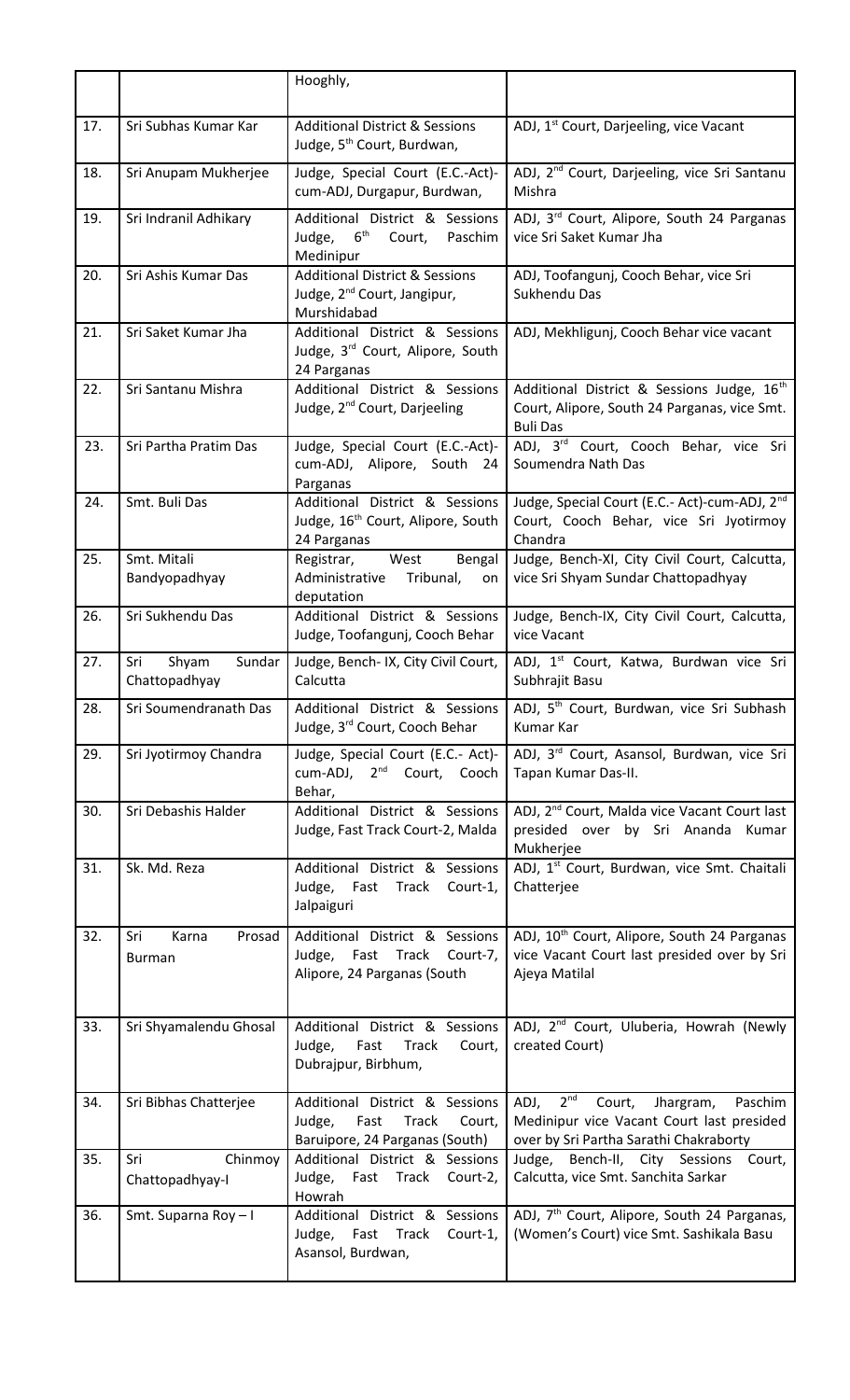| 37. | Sri Somesh Prasad Sinha               | Additional District & Sessions<br>Judge, Fast Track<br>Court-5,<br>Alipore, 24 Parganas (South)              | ADJ, 12 <sup>th</sup> Court, Alipore, South 24 Parganas<br>vice Vacant Court, last presided over by Sri<br>Narender Kumar Choudhury |
|-----|---------------------------------------|--------------------------------------------------------------------------------------------------------------|-------------------------------------------------------------------------------------------------------------------------------------|
| 38. | Sri Rabindra Nath Malik               | Additional District & Sessions<br>Judge, Fast Track<br>Court-4,<br>Barrackpore,<br>Parganas<br>24<br>(North) | Judge, Special Court (E.C.-Act)-cum-ADJ,<br>Alipore, South 24 Parganas, vice Sri Partha<br><b>Pratim Das</b>                        |
| 39. | Sri Asim Kumar Das                    | Additional District & Sessions<br>Judge, Fast Track<br>Court-1,<br>Krishnagar, Nadia                         | ADJ, Tehatta, Nadia, vice Sri Narendranath<br>Dasgupta                                                                              |
| 40. | Sri Sailendra Kumar<br>Singh          | Additional District & Sessions<br>Fast Track Court-2,<br>Judge,<br>Diamond Harbour, 24 Parganas<br>(South)   | ADJ, Baruipore, South 24 Parganas vice<br>Smt. Sudeshna De Chatterjee                                                               |
| 41. | Sri Subhabrota<br>Chowdhury           | Additional District & Sessions<br>Judge, Fast Track<br>Court-3,<br>Diamond Harbour, 24 Parganas<br>(South)   | Judge, Bench-XII, City Civil Court, vice<br>vacant                                                                                  |
| 42. | Sri Uttam Kumar Nandy                 | Additional District & Sessions<br>Judge, Fast<br>Track<br>Court,<br>Serampore, Hooghly                       | ADJ, Chandernagore, Hooghly vice Smt Arti<br>Sharma Roy                                                                             |
| 43. | Smt. Malati Karmakar                  | Additional District & Sessions<br>Judge, Fast Track<br>Court-2,<br>Lalbagh, Murshidabad                      | ADJ, 2 <sup>nd</sup> Court, Jangipur, Murshidabad, vice<br>Sri Ashis Kumar Das                                                      |
| 44. | Sri Chiranjib<br>Bhattacharya         | Additional District & Sessions<br>Judge, Fast Track Court-2, City<br>Sessions Court, Calcutta                | ADJ, 1 <sup>st</sup> Court, Chinsurah, Hooghly vice Sri<br>Arup Basu.                                                               |
| 45. | Smt. Sarbani Mallick<br>Chattopadhyay | Additional District & Sessions<br>Judge, Fast Track<br>Court-1,<br>Sealdah, 24 Parganas (South)              | ADJ, 4 <sup>th</sup> Court, Burdwan, vice Sri Bankim<br>Chandra Chattopadhyay,                                                      |
| 46. | Sri Subhrajit Basu                    | Additional District & Sessions<br>1 <sup>st</sup><br>Judge,<br>Court,<br>Katwa,<br>Burdwan                   | Judge, Special Court (E.C. Act)-cum-ADJ, 1st<br>Court, Raiganj, Uttar Dinajpur vice Sri<br><b>Uttam Kumar Shaw</b>                  |

# **Cadre – Civil Judge (Senior Division)/CJM/ACJM**

#### **Including 33 promoted Officers**

| SI. | <b>Name of the Officer</b> | <b>Present posting</b>                         | Posting on transfer/promotion                           |
|-----|----------------------------|------------------------------------------------|---------------------------------------------------------|
| No. | with present posting       |                                                |                                                         |
| 1.  | Sri Subhra Som Ghosal      | Judicial Magistrate, 5th Court,                | ACJM, Bidhannagar, North 24-Parganas vice               |
|     |                            | then 1 <sup>st</sup> Court, Paschim            | Sri Apurba Kumar Ghosh                                  |
|     |                            | Medinipur                                      |                                                         |
| 2.  | Smt. Aditi Ghosh           | Judicial Magistrate, Balurghat,                | CJ(SD), 10 <sup>th</sup> Court, Alipore, South 24-      |
|     |                            | Dakshin Dinajpur                               | Parganas vice vacant                                    |
| 3.  | Smt. Hemantika Sundas      | Municipal Magistrate, 2 <sup>nd</sup> Court,   | ACJM, Kandi, Murshidabad vice Sri Sujit                 |
|     |                            | Calcutta                                       | Kumar Jha                                               |
| 4.  | Smt. Kusumika Dey          | Judicial Magistrate, 3 <sup>rd</sup> Court,    | ACJM, Kalna, Burdwan, vice Sri Sougata                  |
|     | (Mitra)                    | Howrah                                         | Chakraborty                                             |
| 5.  | Sri Uday Rana              | Judicial Magistrate, 5 <sup>th</sup> Court,    | CJ(SD), Bankura vice vacant                             |
|     |                            | Hooghly                                        |                                                         |
| 6.  | Smt. Jayati Saha           | Judicial Magistrate, 2 <sup>nd</sup> Court,    | $CI(SD)$ , 1 <sup>st</sup> Court, Hooghly vice vacant   |
|     |                            | Chinsurah, Hooghly                             |                                                         |
| 7.  | Smt. Asmita Samajdar       | Civil Judge (Junior Division), 2 <sup>nd</sup> | CJ(SD), 2 <sup>nd</sup> Court, Tamluk, Purba Medinipur  |
|     |                            | Court, Contai, Purba Medinipur                 | vice Smt. Rimpa Roy                                     |
| 8.  | Sri Sutirtha Banerjee      | Civil Judge (Junior Division), 2 <sup>nd</sup> | CJ(SD), 1 <sup>st</sup> Court, Tamluk, Purba Medinipur, |
|     |                            | Addl. Court, Contai, Purba                     | vice vacant                                             |
|     |                            | Medinipore                                     |                                                         |
| 9.  | Sri Jagajyoti              | Judicial Magistrate, Municipal                 | CJ(SD), Darjeeling vice vacant                          |
|     | Bhattachjee                | Court, Howrah                                  |                                                         |
| 10. | Sri Debajyoti              | Civil Judge (Junior Division), 1st             | CJ(SD), Kalyani, Nadia vice vacant                      |
|     | Mukherjee                  | Court, Bolpur, Birbhum                         |                                                         |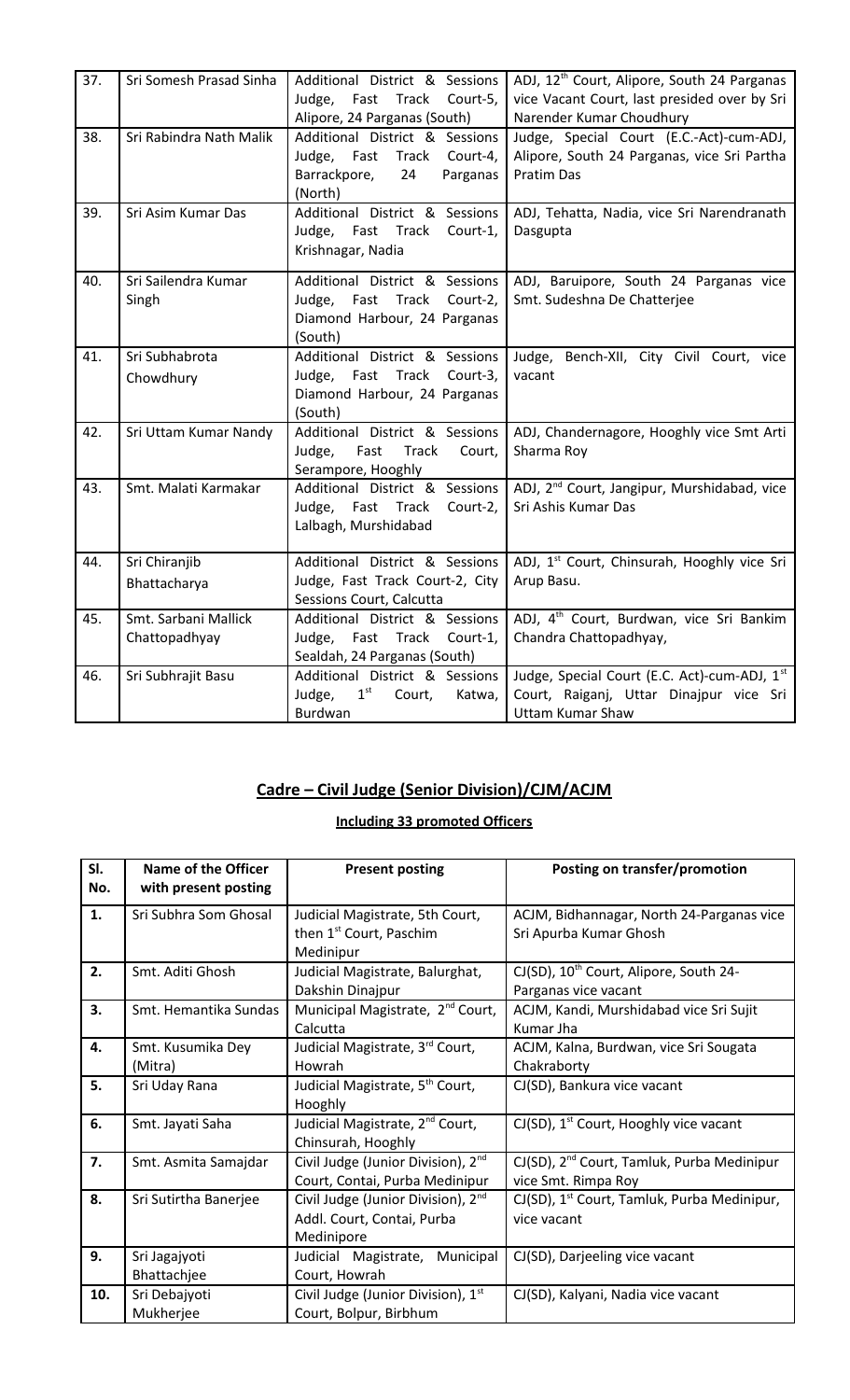| 11. | Sri Dhiman Barman          | Metropolitan Magistrate, 3rd                                     | CJ(SD), 7 <sup>th</sup> Court, Alipore, South 24-                                   |
|-----|----------------------------|------------------------------------------------------------------|-------------------------------------------------------------------------------------|
|     |                            | Court, Calcutta                                                  | Parganas vice vacant<br>ACJM, Krishnanagar, Nadia vice vacant                       |
| 12. | Sri Megh Dorji Moktan      | Civil Judge (Junior Division),<br>Alipurduar, Jalpaiguri         |                                                                                     |
| 13. | Sri Susangeet Kr. Das      | Judicial Magistrate, 3rd Court,                                  | CJ(SD), 1 <sup>st</sup> Court, Barasat, North 24-                                   |
|     |                            | Barrackpore, North 24-Parganas                                   | Parganas vice Smt. Leena Goldar                                                     |
| 14. | Sri Sandip Kumar           | Civil Judge (Junior Division),                                   | ACJM, Kalyani, Nadia vice vacant                                                    |
|     | Kundu                      | Barrackpore, North 24-Parganas                                   |                                                                                     |
| 15. | Sri Edwin Lepcha           | Judicial Magistrate, 2 <sup>nd</sup> Court,                      | Secretary, DLSA, Cooch Behar, on                                                    |
|     |                            | Barasat, North 24-Parganas<br>Judicial Magistrate, 1st Court,    | deputation vice Smt. Mukulika Sinha                                                 |
| 16. | Sri Monodeep<br>Dasgupta   | Diamond Harbour, 24-Parganas                                     | ACJM, Raiganj, Uttar Dinajpur vice vacant                                           |
|     |                            | (South)                                                          |                                                                                     |
| 17. | Sri Sounak Mukherjee       | Judicial Magistrate, 3 <sup>rd</sup> Court,                      | Secretary, DLSA, Hooghly, on deputation                                             |
|     |                            | Chinsurah, Hooghly                                               | vice vacant                                                                         |
| 18. | Sri Arindam Dutta          | Judicial Magistrate, 4 <sup>th</sup> Court,                      | Secretary, DLSA, Darjeeling on deputation                                           |
|     |                            | Katwa, Burdwan                                                   | vice vacant                                                                         |
| 19. | Nuruzzaman Ali             | Civil Judge (Junior Division), 3rd                               | ACJM, 2 <sup>nd</sup> Court, Dinhata, Cooch Behar vice                              |
|     |                            | Court, Diamond Harbour, 24-<br>Parganas (South)                  | vacant                                                                              |
| 20. | Smt. Suparna Ray-II        | Metropolitan Magistrate, 5th                                     | Judge, Bench-2, PSCC, Calcutta vice vacant                                          |
|     |                            | Court, Calcutta                                                  |                                                                                     |
| 21. | Sri Mandip Saha Roy        | Judicial Magistrate,                                             | Secretary, DLSA, Murshidabad on                                                     |
|     |                            | Bidhannagar, North 24-Parganas                                   | deputation vice vacant                                                              |
|     |                            |                                                                  |                                                                                     |
| 22. | Sri Anil Kumar<br>Khuswaha | Civil Judge (Junior Division), 1st<br>Court, Hooghly             | CJ(SD), Addl. Court, Purulia vice Smt.<br>Nilanjana Chatterjee                      |
|     |                            |                                                                  |                                                                                     |
| 23. | Sri Parag Neogi            | Judicial Magistrate, 5 <sup>th</sup> Court,                      | ACJM, 2 <sup>nd</sup> Court, Alipurduar, Jalpaiguri vice                            |
|     |                            | Barrackpore, 24-Parganas                                         | Smt. Sarojini Ghising                                                               |
|     |                            | (North)                                                          |                                                                                     |
| 24. | Sm. Mou Ghatak             | Judicial Magistrate, 6 <sup>th</sup> Court,                      | CJ(SD), 1 <sup>st</sup> Addl. Court, Burdwan, vice                                  |
|     | Majumdar                   | Asansol, Burdwan                                                 | vacant                                                                              |
| 25. | Smt. Sutapa Mullick        | Judicial Magistrate, 5 <sup>th</sup> Court,<br>Paschim Medinipur | CJ(SD), 2 <sup>nd</sup> Court, Paschim Medinipur vice<br>vacant                     |
| 26. | Sm. Sushmita Gayen         | Judicial Magistrate, Gorubathan,                                 | Judge, Bench-6, PSCC, Calcutta vice vacant                                          |
|     | Mukherjee                  | Darjeeling in charge of the Court                                |                                                                                     |
|     |                            | & Office of Civil Judge (Junior                                  |                                                                                     |
|     |                            | Division)                                                        |                                                                                     |
| 27. | Sri Debarghya Biswas       | Metropolitan Magistrate, 8 <sup>th</sup><br>Court, Calcutta      | ACJM, 1 <sup>st</sup> Court, Raghunathpur, Purulia vice<br>Sri Santosh Kumar Pathak |
| 28. | Sri Soumitra Kumar         | Judicial Magistrate, 2 <sup>nd</sup> Court,                      | CJ(SD), Jalpaiguri vice vacant                                                      |
|     | Ganguly                    | Arambagh, Hooghly                                                |                                                                                     |
| 29. | Sri Sujoy Bal              | Civil Judge (Junior Division), 2 <sup>nd</sup>                   | CJ(SD), Kandi, Murshidabad vice Smt. Soma                                           |
|     |                            | Court, Basirhat, North 24-                                       | Chakraborty                                                                         |
|     |                            | Parganas                                                         |                                                                                     |
| 30. | Sri Surajit Mondal         | Judicial Magistrate, 2 <sup>nd</sup> Court,<br>Suri, Birbhum     | ACJM, 2 <sup>nd</sup> Court, Raghunathpur, Purulia vice<br>vacant                   |
| 31. |                            |                                                                  |                                                                                     |
|     |                            |                                                                  |                                                                                     |
|     | Smt. Indrani Gupta         | Judicial Magistrate, 2 <sup>nd</sup> Court,<br>Jalpaiguri        | CJ(SD), 8 <sup>th</sup> Court, Alipore, South 24-                                   |
| 32. | Sri Durgasankar Rana       | Civil Judge (Junior Division), Suri,                             | Parganas vice vacant<br>Secretary, DLSA, Bankura on deputation                      |
|     |                            | Birbhum                                                          | vice vacant                                                                         |
| 33. | Sri Anindya Ray            | Civil Judge (Junior Division), 1st                               | CJ(SD), Raiganj, Uttar Dinajpur vice vacant                                         |
|     |                            | Court, Jangipur, Murshidabad                                     |                                                                                     |
| 34. | Sri Hidayatullah Bhutia    | CJM, Bankura                                                     | CJM, Balurghat, Dakshin Dinajpur vice Sri                                           |
| 35. | Salim Ahmed Ansari         | CJM, Burdwan                                                     | Sanjay Chowdhury<br>CJM, Cooch Behar vice Sri Dinanath Prasad                       |
|     |                            |                                                                  |                                                                                     |
| 36. | Sri Dinanath Prasad        | CJM, Cooch Behar                                                 | CJM, Purba Medinipur vice Sri Sudip                                                 |
|     |                            |                                                                  | Bhattacharyya                                                                       |
| 37. | Sri Sanjay Chowdhury       | CJM, Balurghat, Dakshin                                          | CJ(SD), Tehatta, Nadia vice vacant                                                  |
|     |                            | Dinajpur                                                         |                                                                                     |
| 38. | Sri Arun Kumar Nandy       | CJM, Howrah                                                      | CJM, Bankura vice Sri Hidayatullah Bhutia                                           |
| 39. | Smt. Sarojini Ghising      | ACJM-2, Alipurduar, Japaiguri                                    | CJ(SD), 3 <sup>rd</sup> Court, Krishnanagar, Nadia vice                             |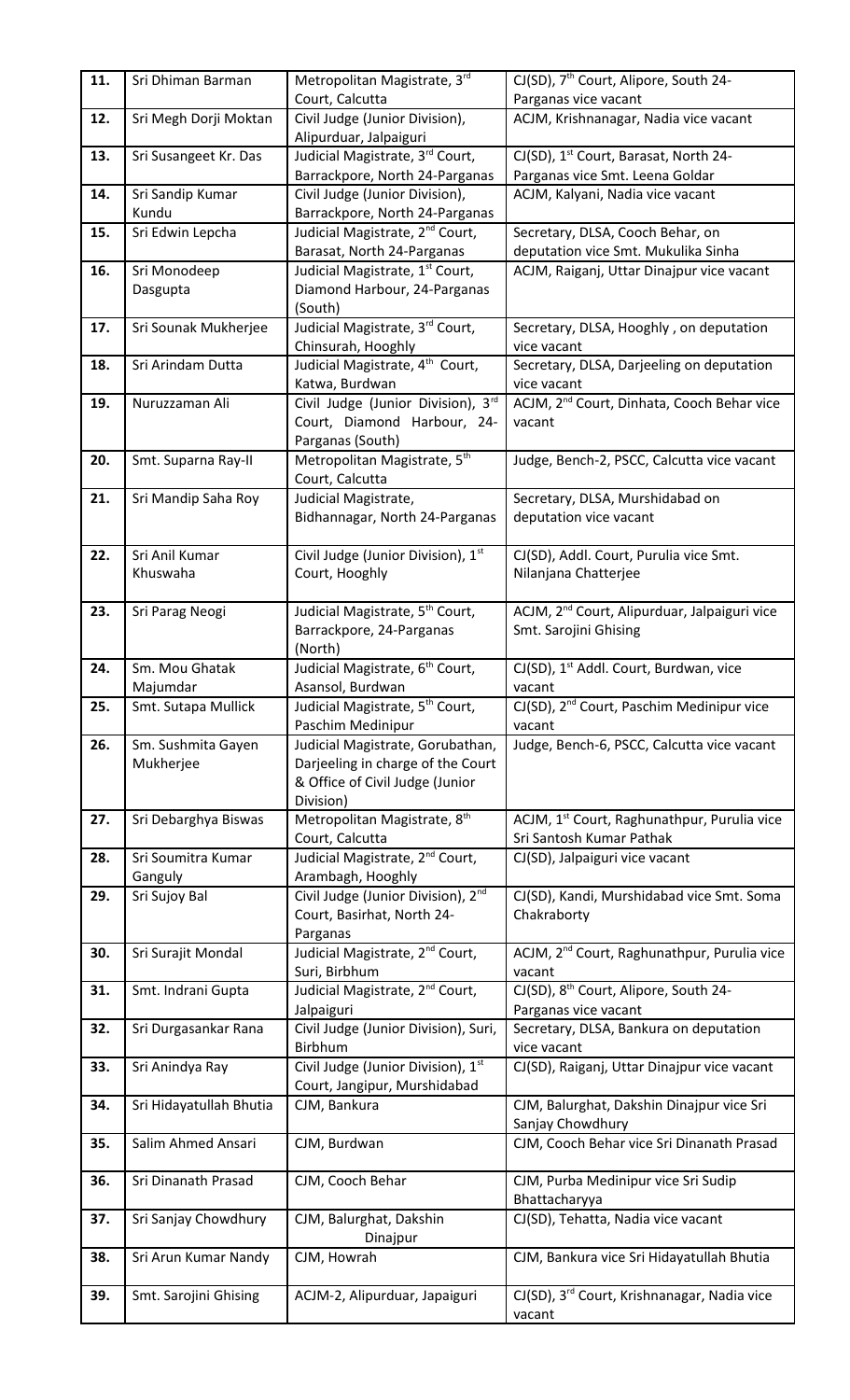| 40. | Smt. Leena Golder            | CJ(SD), 1 <sup>st</sup> Court, Barasat, North<br>24-Parganas | CJ(SD), Ghatal, Paschim Medinipur vice<br>vacant                                                 |
|-----|------------------------------|--------------------------------------------------------------|--------------------------------------------------------------------------------------------------|
| 41. | Sri Sudip Bhattacharya       | CJM, Tamluk, Purba Medinipur                                 | Law Officer, Directorate of Drug Control,<br>Govt. of W.B. on deputation vice vacant             |
| 42. | Sri Ashis Gupta              | ACJM, Diamond Harbour, South<br>24-Parganas                  | Secretary, DLSA, Raiganj, Uttar Dinajpur on<br>deputation vice vacant                            |
| 43. | Smt. Bipasha Mondal          | CJM, Purulia                                                 | Dy. A.G.O.T., Govt. of West Bengal on<br>deputation vice vacant last held by Sri<br>Pinaki Mitra |
| 44. | Smt. Mukulika Sinha          | Secretary, DLSA, Cooch Behar                                 | Secretary, DLSA, Howrah on deputation<br>vice vacant                                             |
| 45. | Sri Sujit Kumar Jha          | ACJM, Kandi, Murshidabad                                     | CJ(SD), 2 <sup>nd</sup> Court, Berhampore,<br>Murshidabad vice vacant                            |
| 46. | Smt. Soma Chakraborty        | CJ(SD), Kandi, Murshidabad                                   | Deputy Registrar, West Bengal Taxation<br>Tribunal on deputation vice vacant                     |
| 47. | Sri Apurba Kumar<br>Ghosh    | ACJM, Bidhannagar, N. 24-Pgs.                                | CJM, Barasat, North 24-Parganas vice<br>vacant                                                   |
| 48. | Sri Deepto Ghosh             | ACMM, 2 <sup>nd</sup> Court, Calcutta                        | CJM, Howrah vice Sri Arun Kumar Nandy                                                            |
| 49. | Sri Sougata<br>Chakraborty   | ACJM, Kalna, Burdwan                                         | CJM, Burdwan vice Sri Salim Ahmed Ansari                                                         |
| 50. | Smt. Rimpa Roy               | CJ(SD), Tamluk, Purba<br>Medinipur                           | CJ(SD), 4 <sup>th</sup> Court, Alipore, South 24-<br>Parganas vice vacant                        |
| 51. | Sri Sudip Banerjee           | CJ(SD), Khatra, Bankura                                      | ACJM, Diamond Harbour, South 24-<br>Parganas vice Sri Asish Gupta                                |
| 52. | Smt. Nilanjana<br>Chatterjee | CJ(SD), Addl. Court, Purulia                                 | CJ(SD), Khatra, Bankura vice Sri Sudip<br><b>Banerjee</b>                                        |
| 53. | Sri Santosh Kumar<br>Pathak  | ACJM, 1 <sup>st</sup> Court, Raghunathpur,<br>Purulia        | CJM, Purulia vice Smt. Bipasha Mondal                                                            |

# **In the cadre of Civil Judge (Junior Division) /JM**

| SI.            | <b>Name of the Officer</b> | <b>Present posting</b>                                  | <b>Transferred and posted as</b>                                  |
|----------------|----------------------------|---------------------------------------------------------|-------------------------------------------------------------------|
| No.            |                            |                                                         |                                                                   |
| $\mathbf{1}$ . | Smt. Jayasree Dey          | Civil Judge (Junior Division),                          | Judicial Magistrate, 1st Court, Paschim                           |
|                |                            | Sadar, Coochbehar                                       | Medinipur vice Sri Subhra Som Ghosal since                        |
|                |                            |                                                         | promoted                                                          |
| 2.             | Sri Subhajit Rakshit       | Civil Judge (Junior Division)-                          | Judicial Magistrate, 2 <sup>nd</sup> Court, Chinsurah,            |
|                |                            | cum-Judicial Magistrate,                                | Hooghly vice Smt. Jayati Saha since                               |
| 3.             | Sri Amar Chandra Das       | Kalimpong, Darjeeling<br>Civil Judge (Junior Division)- | promoted<br>Civil Judge (Junior Division), 2 <sup>nd</sup> Court, |
|                |                            | cum-Judicial Magistrate,                                | Contai, Purba Medinipur vice Smt.                                 |
|                |                            | Toofanganj, Coochbehar                                  | Asmita Samajdar since promoted                                    |
|                |                            |                                                         |                                                                   |
| 4.             | Smt. Leena Lama            | Judicial Magistrate, 6 <sup>th</sup> Court,             | Civil Judge (Junior Division), Alipurduar,                        |
|                |                            | Sealdah, South 24-                                      | Jalpaiguri vice Sri Megh Dorji                                    |
|                |                            | Parganas                                                | Moktan since promoted                                             |
|                |                            |                                                         |                                                                   |
| 5.             | Sri Koushik Kundu          | Civil Judge (Junior Division)-                          | Civil Judge (Junior Division), Barrackpore,                       |
|                |                            | cum-JM,                                                 | North 24-Parganas vice Sri Sandip                                 |
|                |                            | Mekhliganj,                                             | Kumar Kundu since promoted                                        |
|                |                            | Coochbehar                                              |                                                                   |
| 6.             | Sri Avik Kumar             | Civil Judge (Junior Division),                          | Judicial Magistrate, 3rd Court, Chinsurah,                        |
|                | Chatterjee                 | Addl. Court, Chinsurah,                                 | Hooghly vice Sri Sounak                                           |
|                |                            | Hooghly                                                 | Mukherjee since promoted                                          |
| 7.             | Sri Subrata Ghosh          | Judicial Magistrate, 1 <sup>st</sup> Court,             | Judicial Magistrate, Bidhannagar, North 24-                       |
|                |                            | Sadar, Jalpaiguri                                       | Parganas vice Sri Mandip Saha                                     |
|                |                            |                                                         | Roy since promoted                                                |
| 8.             | Ruth Priya Khaiba          | Civil Judge (Junior Division),                          | Judicial Magistrate, 5 <sup>th</sup> Court, Barrackpore,          |
|                |                            | Sadar, Jalpaiguri                                       | North 24-Parganas vice Sri Parag                                  |
|                |                            |                                                         | Neogi since promoted                                              |